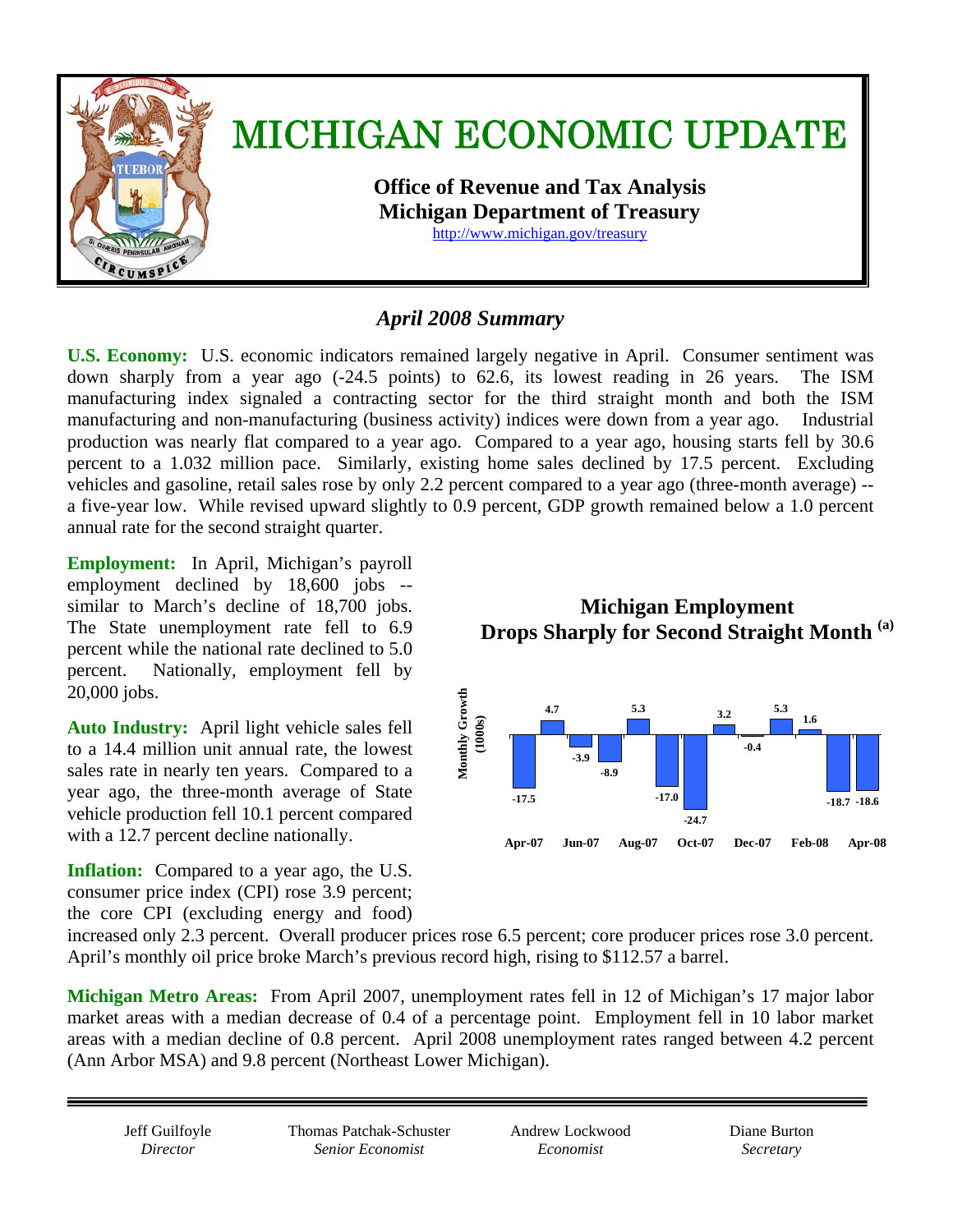# **Labor Market Statistics**

• Michigan's April monthly unemployment rate decreased 0.3 percentage points to 6.9 percent from last month and the current Michigan jobless rate is 0.2 percentage points below a year ago. The April U.S. unemployment rate decreased 0.1 percentage points to 5.0 percent and was 0.3 percentage points above a year ago. Monthly unemployment rates fluctuate due to statistical sampling errors and data revisions.



## **Michigan and U.S. Monthly Unemployment Rates 2005 to 2008**

Source: Michigan Dept. of Labor and Economic Growth and Bureau of Labor Statistics, U.S. Dept. of Labor

- In April, the number of people employed in Michigan was 4,635,000, down 2,000 from last month, while the labor force decreased by 15,000. The statewide total number of unemployed decreased by 14,000 to 346,000.
- United States household employment totaled 146.3 million persons in April, up 362,000 from March. The labor force rose by 173,000 from last month, which meant that there were 189,000 less unemployed people nationally, compared to March.

|                          |         |       |                         | Apr   | <b>Change From</b> |              |                  |               |
|--------------------------|---------|-------|-------------------------|-------|--------------------|--------------|------------------|---------------|
|                          | 2007    | Feb   | Mar                     |       | <b>Prior Month</b> |              | <b>Last Year</b> |               |
|                          | Average | 2008  | 2008                    | 2008  | Level              | $\%$         | Level            | $\frac{6}{9}$ |
| Michigan                 |         |       |                         |       |                    |              |                  |               |
| Labor Force              | 5,020   | 5.000 | 4.996                   | 4,981 | $-15$              | $-0.3\%$     | $-50$            | $-1.0\%$      |
| Employed                 | 4,660   | 4,642 | 4,637                   | 4,635 | $-2$               | $0.0\%$      | $-39$            | $-0.8\%$      |
| Unemployed               | 360     | 358   | 360                     | 346   | $-14$              | $-3.9\%$     | $-11$            | $-3.1\%$      |
| <b>Unemployment Rate</b> | 7.2%    | 7.2%  | 7.2%                    | 6.9%  | n.a.               | $-0.3\%$ pts | n.a.             | $-0.2\%$      |
| <b>United States</b>     |         |       |                         |       |                    |              |                  |               |
| Labor Force              | 153.124 |       | 153,374 153,784 153,957 |       | 173                | $0.1\%$      | 2.259            | 1.5%          |
| Employed                 | 146,047 |       | 145,993 145,969 146,331 |       | 362                | 0.2%         | 1,752            | 1.2%          |
| Unemployed               | 7.078   | 7.381 | 7.815                   | 7.626 | $-189$             | $-2.4%$      | 507              | 7.1%          |
| <b>Unemployment Rate</b> | 4.6%    | 4.8%  | 5.1%                    | 5.0%  | n.a.               | $-0.1\%$ pts | n.a.             | 0.3%          |
|                          |         |       |                         |       |                    |              |                  |               |

# **Employment by Place of Residence** (in thousands)<sup>(a)</sup>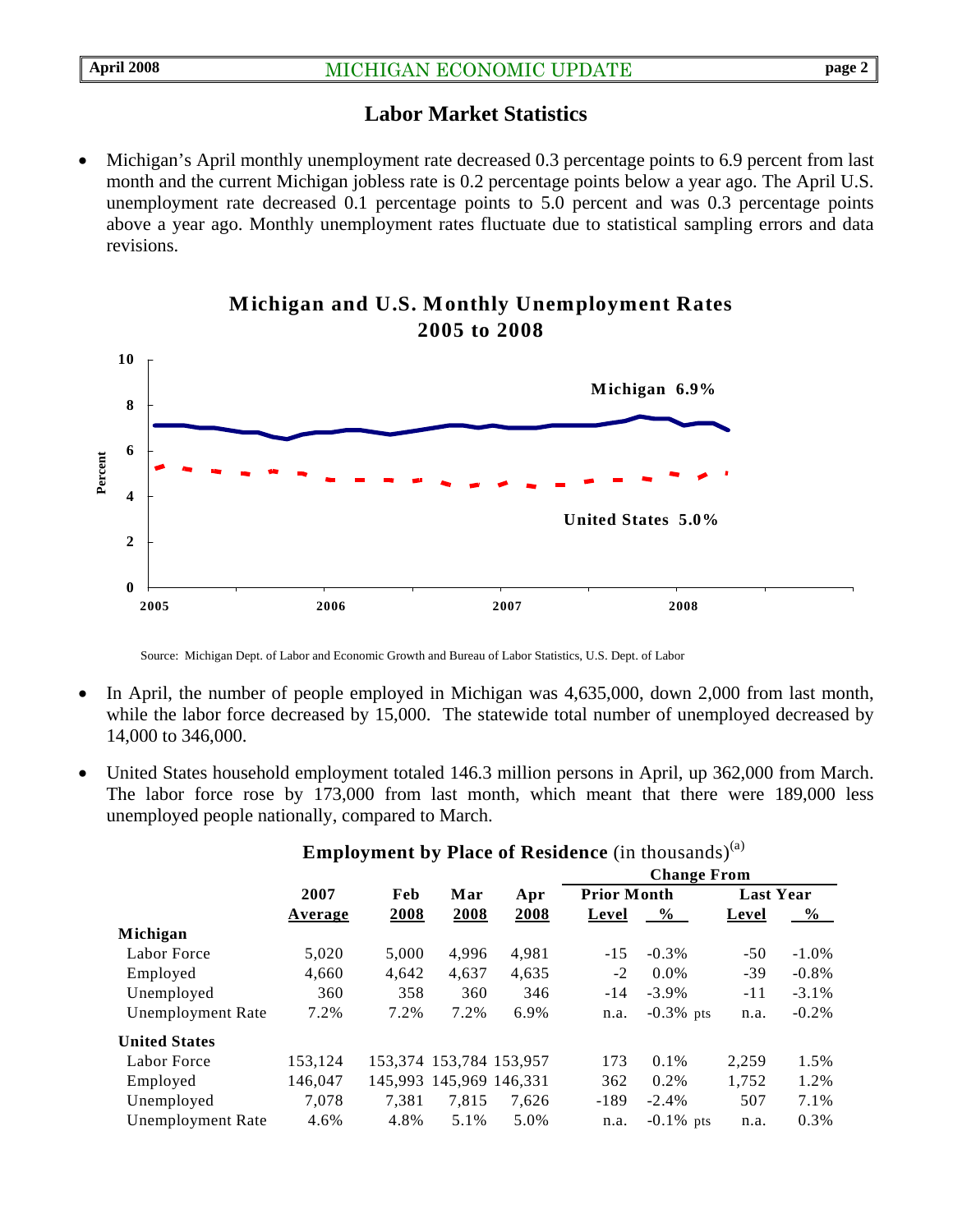## **Employment by Place of Work**

• From April 2007 to April 2008, Michigan wage and salary employment decreased 72,000 (1.7 percent).State wage and salary employment decreased 19,000 from March. Nationally, April 2008 wage and salary employment rose 462,000 (0.3 percent) from a year ago but was down 20,000 from last month.



## **Wage and Salary Employment Growth April 2007 to April 2008**

- In the goods-producing sector, Michigan employment fell 8.4 percent from a year ago while private service-producing sector employment increased 0.1 percent compared to last year. From a year ago, April national employment in the goods-producing sector fell 3.1 percent but increased 1.0 percent in the private service-producing sector.
- Manufacturing weekly hours increased by 0.2 hours in Michigan compared to last year.

|                                  | Michigan        |             |             |                                 | <b>United States</b> |             |             |                          |
|----------------------------------|-----------------|-------------|-------------|---------------------------------|----------------------|-------------|-------------|--------------------------|
|                                  | 2007<br>Average | Apr<br>2007 | Apr<br>2008 | <b>Percent</b><br><b>Change</b> | 2007<br>Average      | Apr<br>2007 | Apr<br>2008 | Percent<br><b>Change</b> |
| Wage & Salary Employment         | 4,262           | 4,269       | 4,197       | $-1.7\%$                        | 137,623              | 137.356     | 137.818     | 0.3%                     |
| Goods Producing                  | 791             | 800         | 733         | $-8.4\%$                        | 22,221               | 22,300      | 21,618      | $-3.1\%$                 |
| Manufacturing                    | 617             | 626         | 573         | $-8.5%$                         | 13.884               | 13,922      | 13,596      | $-2.3%$                  |
| <b>Private Service Producing</b> | 2.814           | 2,813       | 2.816       | 0.1%                            | 93.199               | 92.895      | 93.815      | 1.0%                     |
| Trade, Trans. & Utilities        | 788             | 788         | 785         | $-0.4%$                         | 26,608               | 26,571      | 26,524      | $-0.2%$                  |
| <b>Services</b>                  | 1,750           | 1,747       | 1,758       | 0.6%                            | 55,254               | 54,975      | 56,050      | 2.0%                     |
| Local, State & Fed. Gov't        | 657             | 657         | 649         | $-1.2\%$                        | 22,203               | 22,161      | 22,385      | 1.0%                     |
| Manufacturing Weekly Hours       | 42.5            | 42.5        | 42.7        | $0.2$ hrs                       | 41.2                 | 41.1        | 40.9        | $-0.2$ hrs               |

#### **Establishment Employment** (in thousands)<sup>(b)</sup>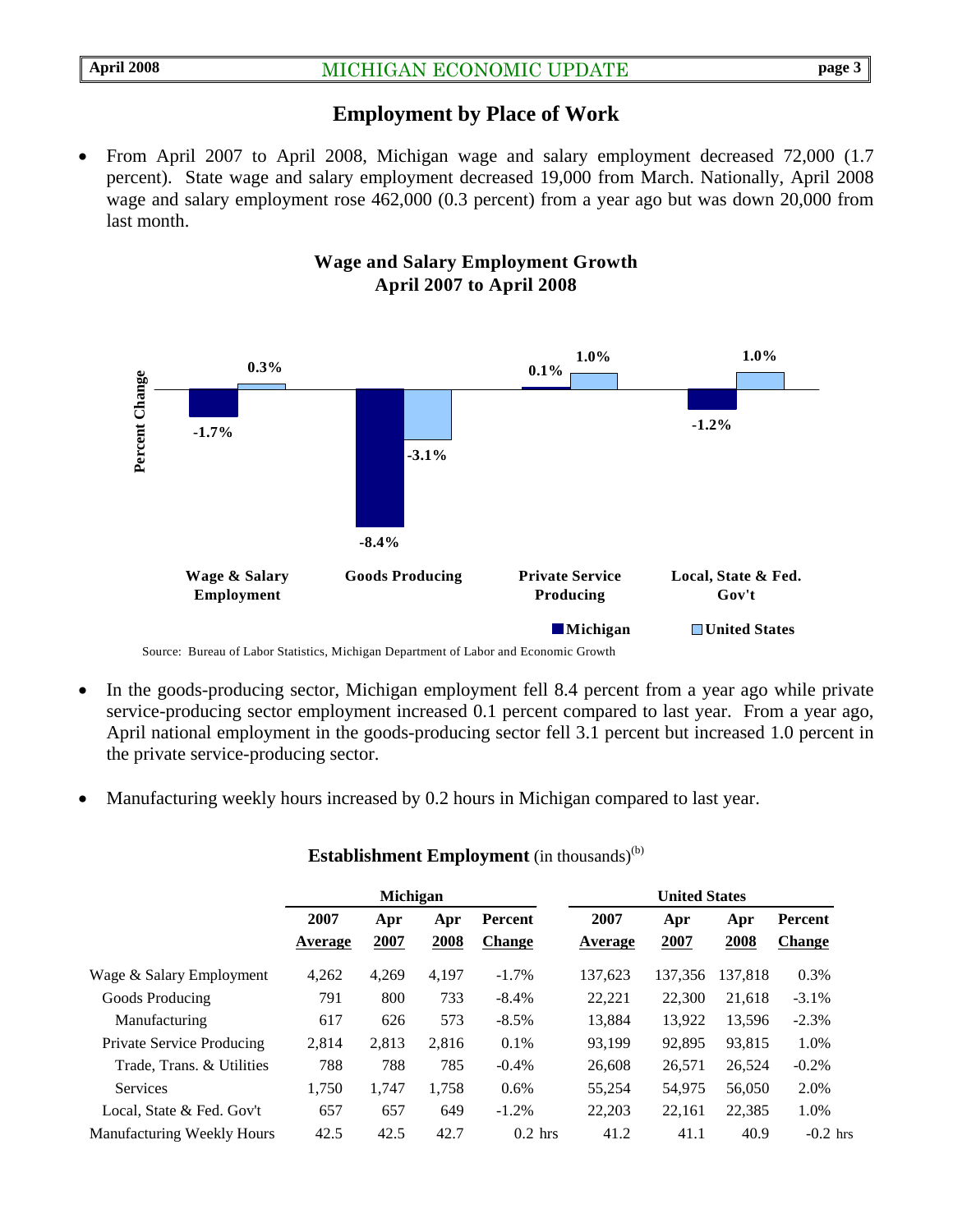### **Motor Vehicle Industry Sales**

- At a 14.4 million unit annual rate, April 2008 light vehicle sales were down 4.3 percent from March and fell 11.2 percent compared to a year ago. Compared to a month ago, domestic light vehicle sales were down 4.9 percent and foreign light vehicle sales fell 2.6 percent. From March, auto sales were down slightly (-0.7 percent) while light truck sales were down 7.9 percent.
- Year-to-date domestic sales were down 9.9 percent while foreign sales declined 3.6 percent. As a result, the foreign share of U.S. vehicle sales increased by 1.2 percentage points to 24.7 percent. Overall year-to-date auto sales were down 1.6 percent; light truck sales declined sharply (-14.1 percent). Heavy truck sales were down very sharply (-29.7 percent).
- April light vehicle inventories fell 4.6 percent from a year ago; days of supply were up 7 days.

#### **Year-to-Date Light Vehicle Sales Down Sharply Compared to a Year Ago**



#### **Motor Vehicle Sales Statistics**

(Millions, unless otherwise specified)

|                                               | 2007           | Feb           | Mar    | Apr      | 3 Month |               | <b>Change from</b><br>Year Ago |
|-----------------------------------------------|----------------|---------------|--------|----------|---------|---------------|--------------------------------|
| Motor Vehicle Sales <sup>(c)</sup>            | <b>Average</b> | 2008          | 2008   | 2008     | Average | <b>Level</b>  | $\frac{0}{0}$                  |
| Autos                                         | 7.6            | 7.3           | 7.5    | 7.5      | 7.4     | 0.1           | 1.4%                           |
| Domestics                                     | 5.2            | 5.0           | 4.9    | 4.9      | 5.0     | (0.1)         | $-1.9\%$                       |
| <b>Imports</b>                                | 2.4            | 2.3           | 2.6    | 2.6      | 2.5     | 0.2           | 8.3%                           |
| <b>Import Share</b>                           | 31.2%          | 31.6%         | 34.4%  | 34.2%    | 33.4%   | 2.2% pts      |                                |
| <b>Light Trucks</b>                           | 8.5            | 8.0           | 7.5    | 6.9      | 7.5     | (1.9)         | $-21.7%$                       |
| Domestics                                     | 7.1            | 6.7           | 6.2    | 5.7      | 6.2     | (1.7)         | $-23.5%$                       |
| <b>Imports</b>                                | 1.4            | 1.3           | 1.3    | 1.2      | 1.3     | (0.2)         | $-11.7%$                       |
| <b>Import Share</b>                           | 16.3%          | 16.5%         | 17.4%  | 17.9%    | 17.2%   | $2.0\%$ pts   |                                |
| <b>Total Light Vehicles</b>                   | 16.1           | 15.3          | 15.0   | 14.4     | 14.9    | (1.8)         | $-11.2%$                       |
| <b>Heavy Trucks</b>                           | 0.4            | 0.3           | 0.3    | 0.3      | 0.3     | (0.1)         | $-26.7%$                       |
| <b>Total Vehicles</b>                         | 16.5           | 15.6          | 15.4   | 14.7     | 15.2    | (1.9)         | $-11.5%$                       |
| U.S. Light Vehicle Inventories <sup>(d)</sup> |                | <b>Feb-08</b> | Mar-08 | $Apr-08$ | 3 Month | <b>Change</b> |                                |
| Total Car                                     | 1.373          | 1.420         | 1.369  | 1.356    | 1.382   | $-0.152$      |                                |
| Days Supply                                   | 56             | 63            | 52     | 53       | 56      |               | -5 days                        |
| <b>Total Truck</b>                            | 1.957          | 2.026         | 1.941  | 1.980    | 1.982   | $-0.008$      |                                |
| Days Supply                                   | 71             | 83            | 76     | 88       | 82      |               | 20 days                        |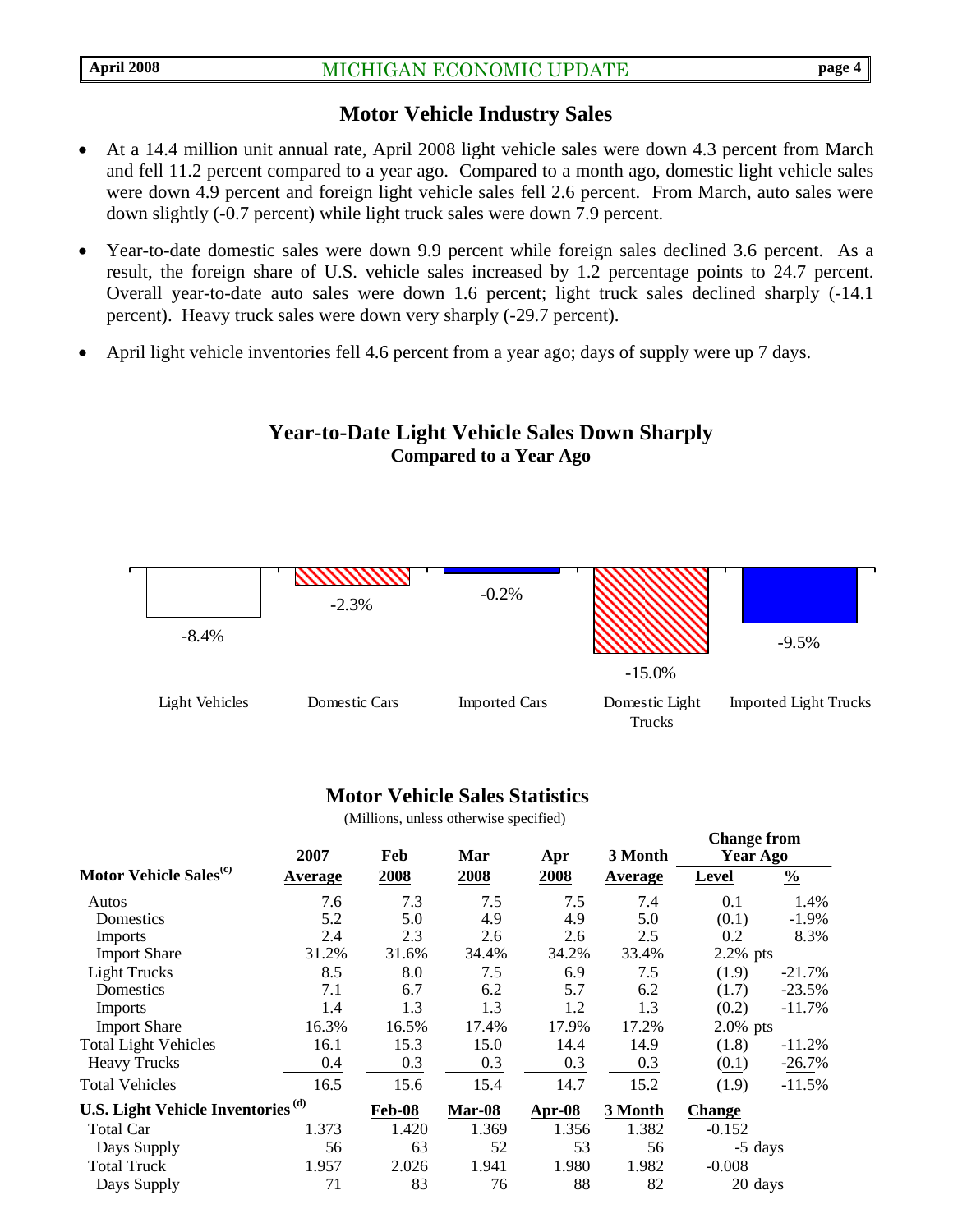## **Motor Vehicle Industry Production**

- At 161,794 units, April 2008 Michigan motor vehicle production fell sharply (-20.9 percent) from a year ago compared with a less steep national decline (-11.9 percent). Michigan's share of national production fell 2.3 percentage points to 19.9 percent. Strikes curtailed production.
- Compared with a year ago, state car production was essentially flat (-0.7 percent) while state truck production declined very sharply (-34.9 percent). Nationally, car production was up 4.2 percent and truck production decreased steeply (-20.4 percent).
- The three-month moving average of Michigan vehicle production was down 10.1 percent from a year ago; national production fell 12.7 percent. Year-to-date, Michigan has comprised 21.2 percent of U.S. vehicle production.

## **Michigan Vehicle Production Down Sharply U.S. Vehicle Production Down Substantially Also (e,f)**



## **Motor Vehicle Production Statistics**

|                                    | (Thousands, unless otherwise specified) | <b>Change from</b><br><b>Year Ago</b> |            |       |                |               |               |
|------------------------------------|-----------------------------------------|---------------------------------------|------------|-------|----------------|---------------|---------------|
|                                    | 2007                                    | Feb                                   | <b>Mar</b> | Apr   | 3 Month        | for the Month |               |
| U.S. Production <sup>(e)</sup>     | <b>Average</b>                          | 2008                                  | 2008       | 2008  | <b>Average</b> | <b>Level</b>  | $\frac{0}{0}$ |
| <b>Autos</b>                       | 325.2                                   | 344.3                                 | 318.8      | 332.8 | 332.0          | 13.5          | 4.2%          |
| <b>Trucks</b>                      | 582.8                                   | 569.8                                 | 453.9      | 481.3 | 501.7          | (123.2)       | $-20.4%$      |
| Total                              | 908.0                                   | 914.1                                 | 772.8      | 814.1 | 833.6          | (109.7)       | $-11.9%$      |
| Michigan Production <sup>(f)</sup> |                                         |                                       |            |       |                |               |               |
| <b>Autos</b>                       | 84.1                                    | 97.5                                  | 90.2       | 83.2  | 90.3           | (0.6)         | $-0.7\%$      |
| Trucks                             | 110.2                                   | 107.9                                 | 81.9       | 78.6  | 89.5           | (42.1)        | $-34.9%$      |
| Total                              | 194.3                                   | 205.4                                 | 172.1      | 161.8 | 179.8          | (42.8)        | $-20.9%$      |
| Michigan as % of U.S.              | 21.4%                                   | 22.5%                                 | 22.3%      | 19.9% | 21.6%          | $-2.3\%$ pts  |               |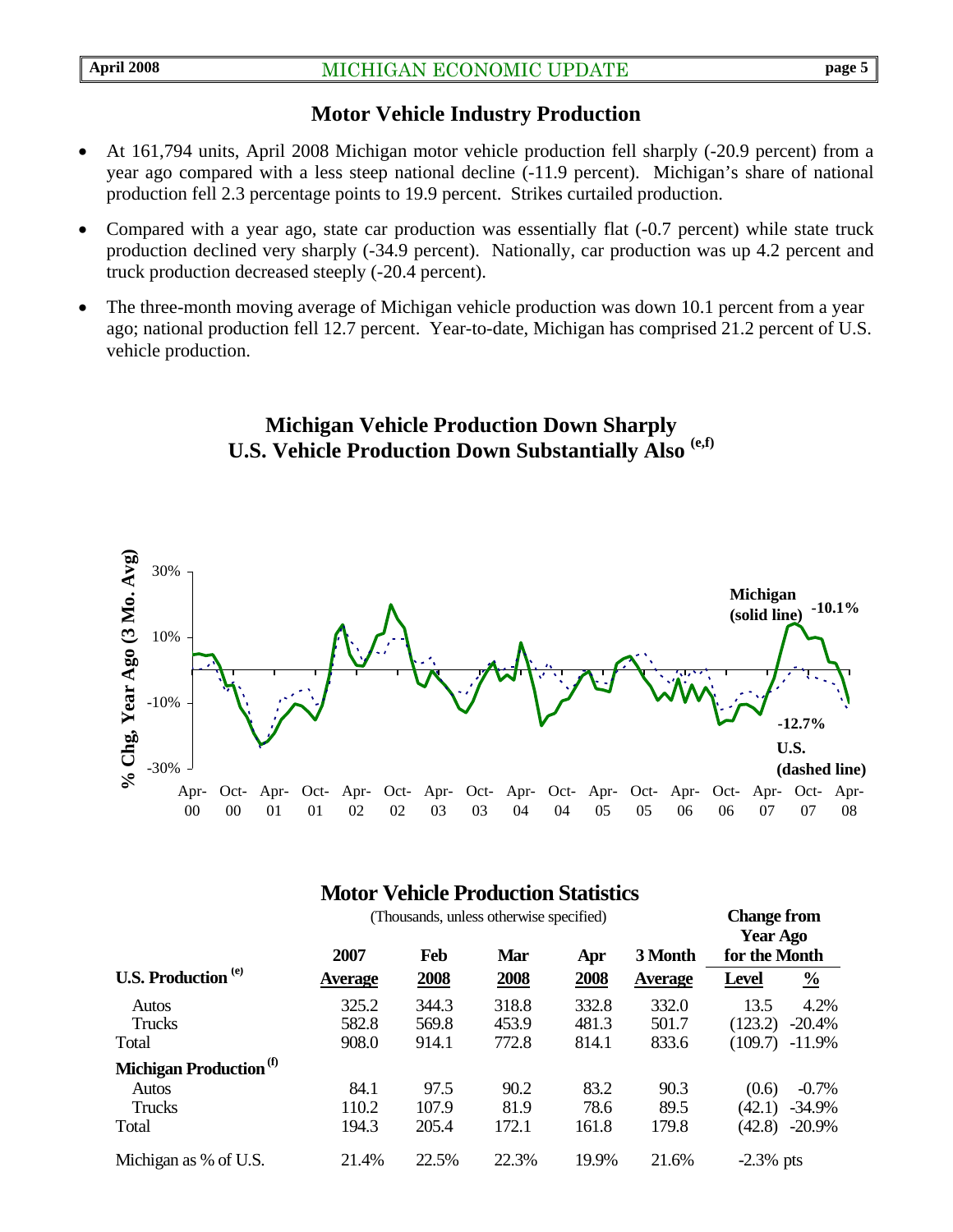## **April Unemployment Rates Fell in Twelve Major Michigan Labor Market Areas**  (Not Seasonally Adjusted)

Compared to a year ago, unemployment rates fell in 12 major Michigan labor market areas. The median unemployment rate decrease was 0.4 of a percentage point. Unemployment rates ranged between 4.2 percent (Ann Arbor MSA) to 9.8 percent (Northeast Lower Michigan).

Between April 2007 and April 2008, employment fell in 10 major labor market areas. The median employment decrease was 0.8 percent. Three areas saw employment declines exceeding 2.0 percent: Flint MSA (-4.9 percent), Saginaw-Saginaw Township MSA (-2.8 percent) and Battle Creek MSA (-2.3 percent). Twelve areas saw a labor force decline with a median reduction of 0.8 percent. Three areas recorded a labor force decline exceeding 2.0 percent: Flint MSA (-3.3 percent), Battle Creek MSA (-2.8 percent), Saginaw-Saginaw Township MSA (-2.4 percent).

The Jackson MSA and the Upper Peninsula reported the largest unemployment rate decrease compared to a year ago (-0.8 of a percentage point), followed by the Battle Creek MSA (-0.7 of a percentage point). Compared to March, all 17 major labor markets saw non-seasonally adjusted unemployment rate declines with a median rate decrease of 1.2 of percentage points.

Between April 2007 and April 2008, the unemployment rate fell in 64 Michigan counties, rose in 15 counties and remained unchanged in the remaining four counties. The median county unemployment rate change was a 0.4 of a percentage point decline. Non-seasonally adjusted county unemployment rates ranged between 4.2 percent (Washtenaw) and 15.3 percent (Mackinac).

#### **Apr Mar Apr 2007 2008 2008 Local Area Rate Rate Rate** Michigan 6.8% 7.9% 6.6% Ann Arbor 4.3% 4.9% 4.2% Battle Creek 6.6% 7.0% 5.9% Bay City 6.6% 7.8% 6.6% Detroit-Warren-Livonia 7.0% 8.1% 6.9% Flint 7.8% 10.6% 9.3% Grand Rapids-Wyoming 5.6% 6.3% 5.3% Holland-Grand Haven 5.1% 6.1% 5.2% Jackson 7.3% 7.9% 6.5% Kalamazoo-Portage 5.2% 5.9% 4.9% Lansing-East Lansing 5.4% 6.1% 5.1% Monroe 5.8% 7.4% 6.4% Muskegon-Norton Shores 6.6% 7.6% 6.5% Niles-Benton Harbor 6.5% 7.3% 5.9% Saginaw-Saginaw Township 6.8% 8.5% 7.3% Upper Penisula 8.4% 8.9% 7.6% Northeast Lower Mich 10.3% 12.3% 9.8% Northwest Lower Mich. 8.3% 9.3% 7.8%



# Local Area Unemployment Rates<sup>(g)</sup>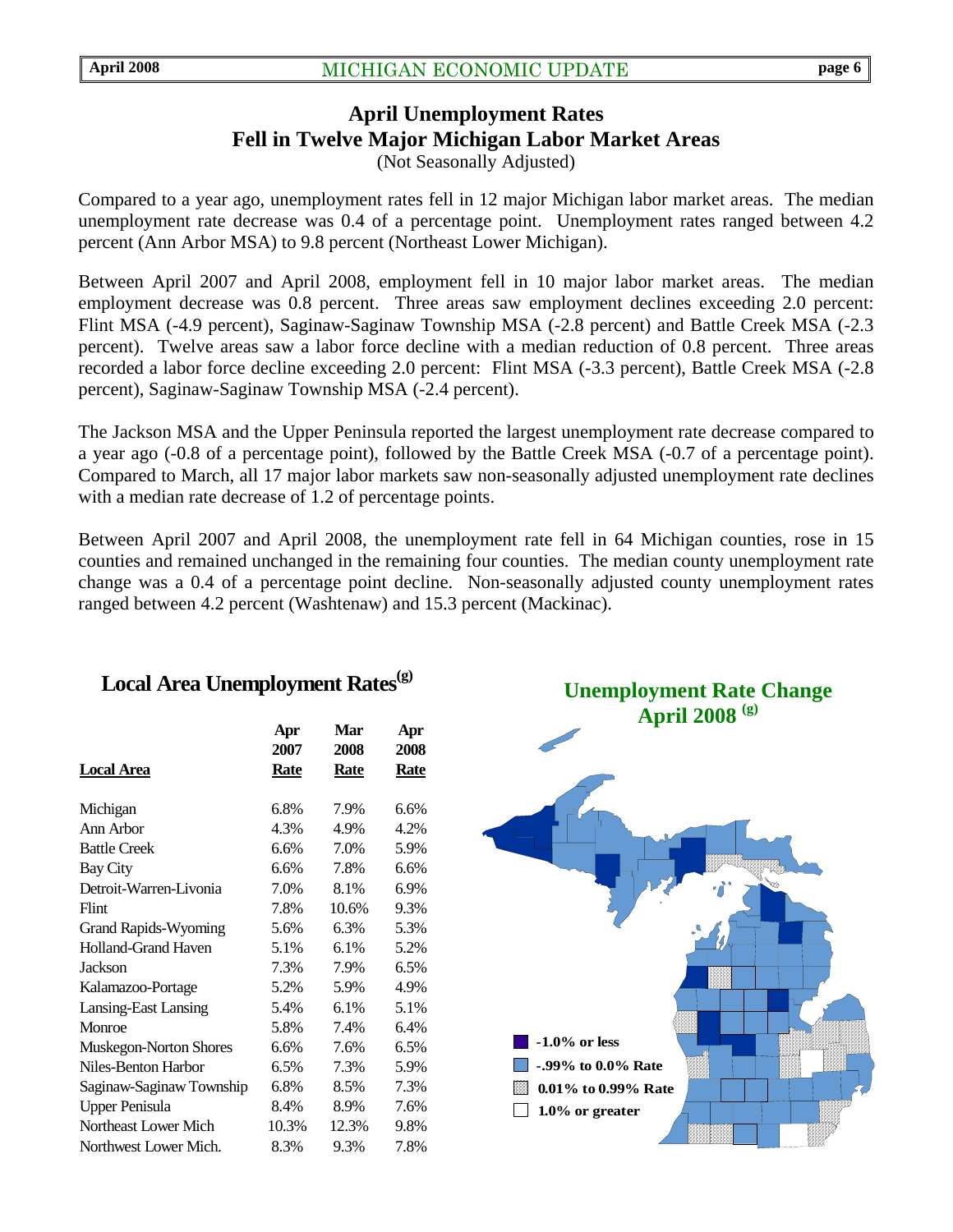# **Consensus Economic Forecast Slow Growth over Next Two Years**

On May 16, 2008, the Administration, House Fiscal Agency and Senate Fiscal Agency met and agreed to a consensus economic forecast for 2008 and 2009. Below are highlights of that consensus agreement:

- After growing 2.2 percent in 2007, real GDP is forecast to rise only 1.1 percent in 2008 and increase 1.8 percent in 2009. The U.S. unemployment rate is projected to increase from 4.6 percent in 2007 to 5.3 percent in 2008 before rising to 5.8 percent in 2009.
- Light vehicle sales are projected to fall to 14.9 million units in 2008, down from 16.1 million units in 2007. Light vehicle sales in 2009 are expected to be essentially flat at 15.0 million units. The drop in domestic vehicle sales accounts for essentially the entire decline in light vehicle sales between 2007 and 2009.
- After declining 1.5 percent in 2007, Michigan wage and salary employment is forecast to fall 1.8 percent in 2008 and 1.5 percent in 2009. Projected 2009 employment would be the State's lowest employment level since 1993 with employment falling 11.8 percent from the 2000 employment peak.
- Michigan's unemployment rate is forecast to average 7.6 percent in 2008 and 8.3 percent in 2009.
- After growing 3.5 percent in 2007, Michigan's personal income growth is expected to slow to 1.4 percent in 2008 before accelerating to 1.9 percent in 2009. Michigan wages and salaries income is essentially flat in 2008 (0.1 percent) before rising 0.7 percent in 2009.
- With Detroit CPI inflation of 2.9 percent in 2008 and 2.5 percent in 2009, real (inflation adjusted) Michigan personal income is forecasted to fall 1.4 percent in 2008 and to decline 0.6 percent in 2009.

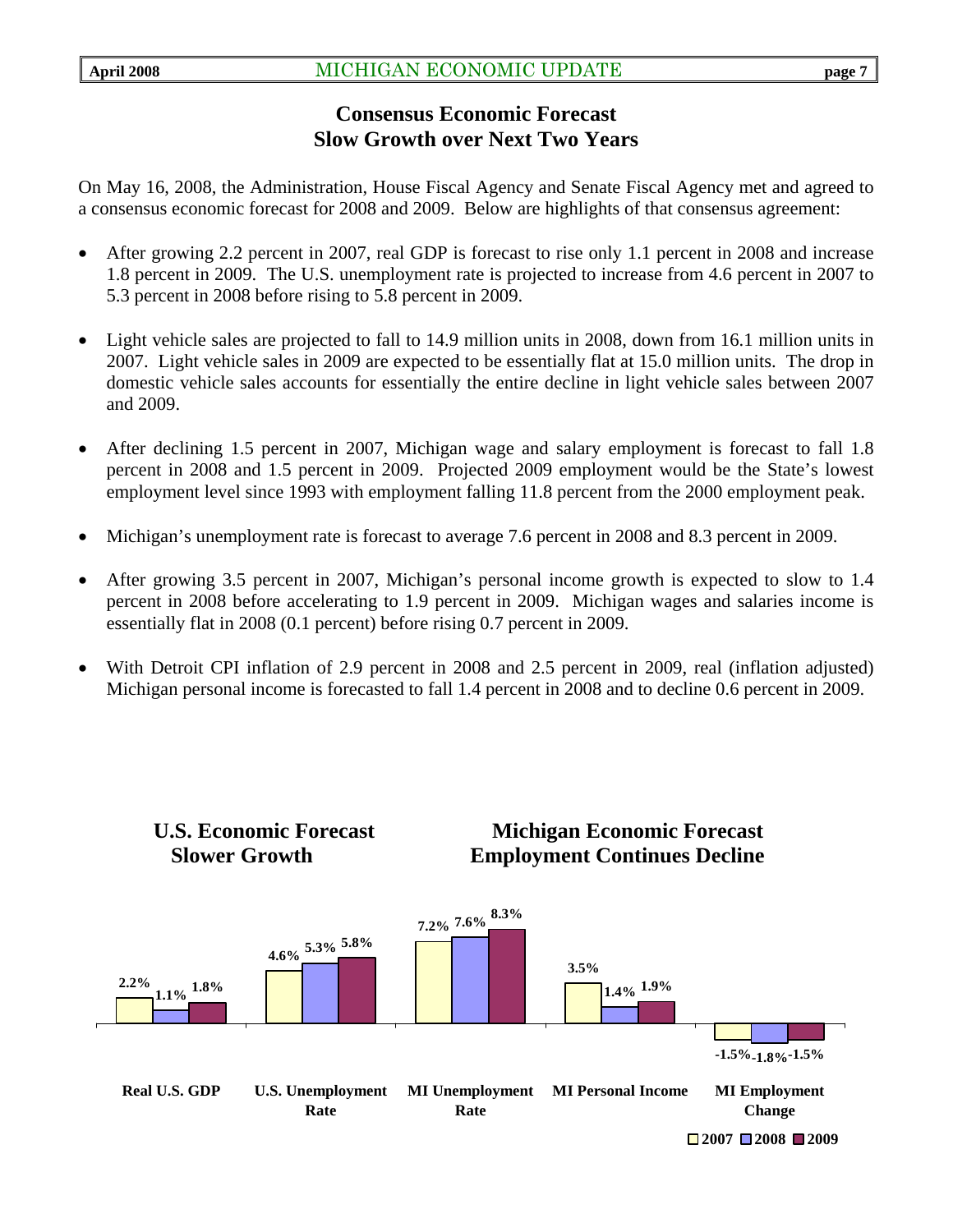# **U.S. Economic Conditions**

|                                                            |               |               |               |                                             | <b>Change from</b>           |
|------------------------------------------------------------|---------------|---------------|---------------|---------------------------------------------|------------------------------|
|                                                            | <b>Jan-08</b> | Feb-08        | <b>Mar-08</b> | <u>Apr-08</u>                               | <b>Year Ago</b>              |
| <b>KEY ECONOMIC INDICATORS</b>                             |               |               |               |                                             |                              |
| Consumer Sentiment <sup>(h)</sup>                          | 78.4          | 70.8          | 69.5          | 62.6                                        | $-24.5$ points               |
| ISM Manufacturing Index <sup>(i)</sup>                     | 50.7          | 48.3          | 48.6          | 48.6                                        | $-4.2$ points                |
| ISM Non Manufacturing Index <sup>(i)</sup>                 | 41.9          | 50.8          | 52.2          | 50.9                                        | $-5.1$ points                |
|                                                            |               |               |               |                                             |                              |
|                                                            | 2007.2        | 2007.3        | 2007.4        | 2008.1                                      |                              |
| Business Executives' Confidence <sup>(j)</sup>             | 45.0          | 44.0          | 39.0          | 38.0                                        | $-15.0$ points               |
| <b>INFLATION</b> <sup>(k)</sup>                            |               |               |               |                                             | <b>Change from</b>           |
| $1982 - 84 = 100$                                          | <b>Jan-08</b> | <b>Feb-08</b> | <b>Mar-08</b> | <u>Apr-08</u>                               | <b>Year Ago</b>              |
|                                                            |               |               |               |                                             |                              |
| <b>U.S. Consumer Price Index</b>                           | 211.1         | 211.7         | 213.5         | 214.8                                       | 3.9%                         |
| Detroit CPI                                                | <b>NA</b>     | 202.4         | <b>NA</b>     | 205.3                                       | 2.4%                         |
| <b>U.S. Producer Price Index</b>                           | 171.9         | 172.2         | 175.4         | 176.7                                       | 6.5%                         |
|                                                            |               |               |               |                                             |                              |
| <b>INTEREST RATES</b>                                      |               |               |               |                                             |                              |
| 90 Day T-Bill <sup>(l)</sup>                               | 2.86%         | 2.21%         | 1.38%         | 1.32%                                       | $-3.56\%$ points             |
| Aaa Corporate Bonds <sup>(m)</sup>                         | 5.33%         | 5.53%         | 5.51%         | 5.55%                                       | $0.08\%$ points              |
| <b>INDUSTRIAL PRODUCTION (m)</b>                           | 112.6         | 111.8         | 112.0         | 111.2                                       | 0.2%                         |
| <b>CAPACITY UTILIZATION (m)</b>                            | 81.0%         | 80.3%         | 80.4%         | 79.7%                                       | $-1.3\%$ points              |
| <b>RETAIL SALES (n)</b>                                    | \$380.0       | \$378.1       | \$378.9       | \$378.1                                     | 2.0%                         |
| <b>HOUSING STARTS and SALES</b>                            |               |               |               |                                             | % Change From                |
| (Millions Annual Rate)                                     | Jan-08        | <b>Feb-08</b> | <b>Mar-08</b> | <u>Apr-08</u>                               | <b>Year Ago</b>              |
| Housing Starts <sup>(o)</sup>                              | 1.064         | 1.107         | 0.954         | 1.032                                       | $-30.6\%$                    |
| Existing Home Sales <sup>(p)</sup>                         | 4.890         | 5.030         | 4.940         | 4.890                                       | $-17.5%$                     |
| <b>DURABLE GOODS ORDERS (q)</b>                            | \$213.7       | \$216.1       | \$215.5       | \$214.4                                     | $-3.4%$                      |
| PERSONAL INCOME <sup>(c)</sup>                             |               |               |               |                                             | % Change From                |
| (Billions of Dollars)                                      | 2007.1        | 2007.2        | 2007.3        | 2007.4                                      | <b>Year Ago</b>              |
| Michigan                                                   | \$350.3       | \$351.0       | \$354.9       | \$357.3                                     | 4.1%                         |
| U.S.                                                       |               |               |               | \$11,452.0 \$11,568.8 \$11,722.9 \$11,839.9 | 5.9%                         |
|                                                            |               |               |               |                                             |                              |
| <b>GROSS DOMESTIC PRODUCT</b><br>(Billions of Chained 2000 |               | 2007.3        |               | 2008.1                                      | <b>Annualized % Chg</b>      |
| Dollars) $(c)$                                             | 2007.2        |               | <u>2007.4</u> | \$11,520.1 \$11,658.9 \$11,675.7 \$11,701.9 | <b>From Last Qtr</b><br>0.9% |
|                                                            |               |               |               |                                             |                              |